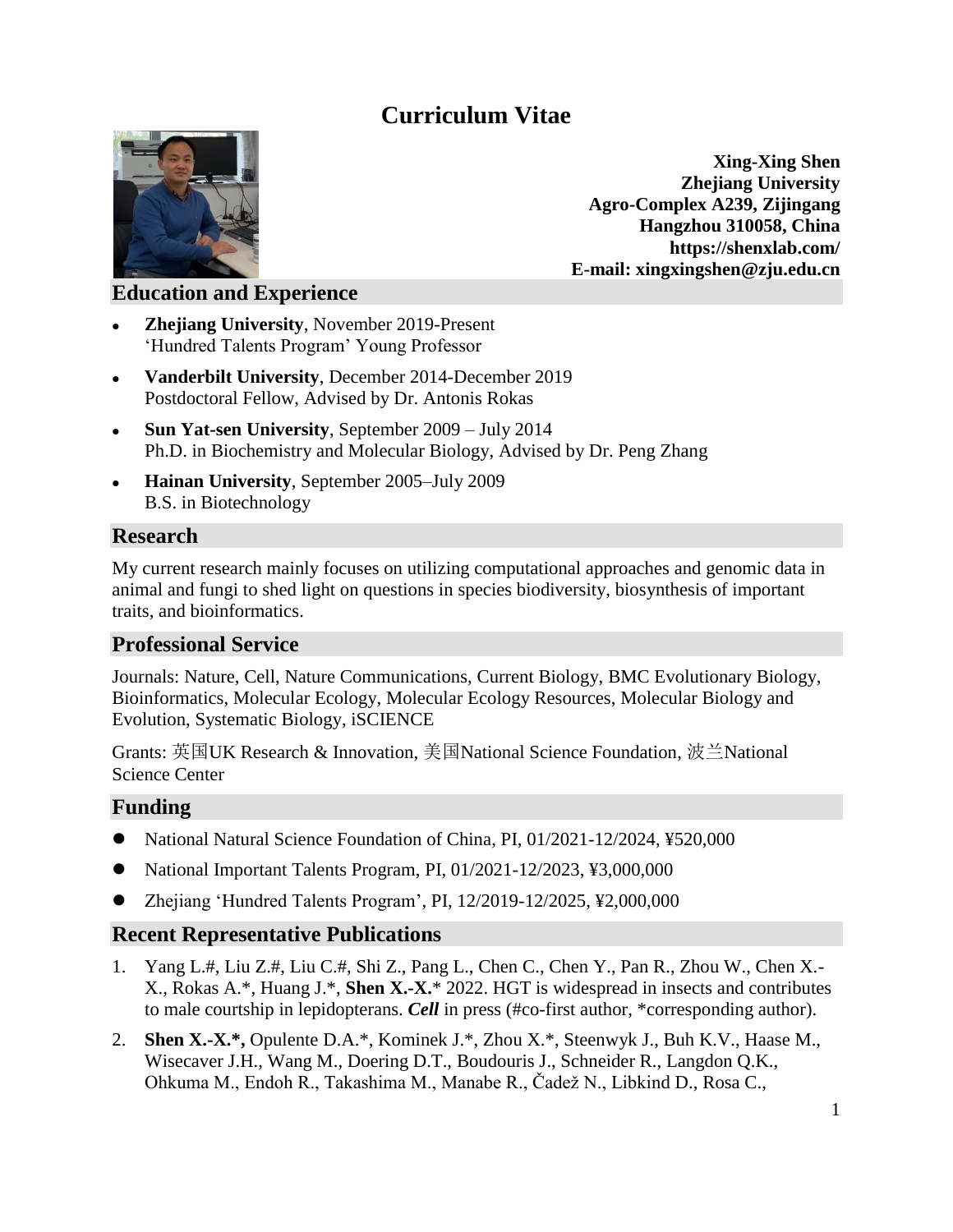DeVirgilio J., Hulfachor A., Groenewald M., Kurtzman C.P., Hittinger C.T., Rokas A. 2018. The tempo and mode of genome evolution in the budding yeast subphylum. *Cell* 175: 1533- 1545. (\*co-first authors).

- 3. **Shen X.-X.**, Hittinger C. T., Rokas A. 2017. Contentious relationships in phylogenomic studies can be driven by a handful of genes. *Nature Ecology & Evolution* 1: 0126. 入选**ESI** 高被引用论文**,** *Nature Ecol & Evol* 最具影响力论文之一.
- 4. **Shen X.-X.\***, Steenwyk J., LaBella A., Opulente D., Zhou X., Kominek J., Li Y., Groenewald M., Hittinger C., Rokas A.\* 2020. Genome-scale phylogeny and contrasting modes of genome evolution in the fungal phylum Ascomycota. *Science Advances* 6(45): eabd0079 (\*corresponding author).
- 5. **Shen X.-X.\***, Li Y., Hittinger C., Chen X., Rokas A.\* 2020. An investigation of irreproducibility in maximum likelihood phylogenetic inference. *Nature Communications* 11:6096 (\*corresponding author).
- 6. **Shen X.-X.\***, Steenwyk J., Rokas A. 2021. Dissecting incongruence between concatenationand quartet-based approaches in phylogenomic data. *Systematic Biology* 70(5):997-1014 (\*corresponding author).
- 7. Li Y., Steenwyk J., Chang Y., Wang Y., James T.Y., Stajich J.E., Spatafora J.W., Groenewald M., Dunn C., Hittinger C.T., **Shen X.-X.\***, Rokas A.\* 2021. A genome-scale phylogeny of the kingdom Fungi. *Current Biology* 31: 1653–1665 (\*corresponding author, Cover story) 入选**ESI**高被引用论文.

## **Other Publications**

- 8. **Shen X.-X.**, Liang D., Chen M.Y., Mao R.L., Wake D.B., Zhang P. 2016. Enlarged Multilocus Dataset Provides Surprisingly Younger Time of Origin for the Plethodontidae, the Largest Family of Salamanders. *Systematic Biology* 65(1): 66-81.
- 9. **Shen X.-X.**, Liang D., Feng Y.J., Chen M.Y., Zhang P. 2013. A Versatile and Highly Efficient Toolkit Including 102 Nuclear Markers for Vertebrate Phylogenomics, tested by Resolving the Higher-level Relationships of the Caudata. *Molecular Biology and Evolution* 30(10): 2235-2248.
- 10. **Shen X.-X.**, Liang D, Wen J.Z., Zhang P. 2011. Multiple Genome Alignments Facilitate Development of NPCL Markers: A Case Study of Tetrapod Phylogeny Focusing on the Position of Turtles. *Molecular Biology and Evolution* 28(12): 3237-3252.
- 11. Liang D.\*, **Shen X.-X.**\*, Zhang P. 2013. One Thousand Two Hundred Ninety Nuclear Genes from a Genome-Wide Survey Support Lungfishes as the Sister Group of Tetrapods. *Molecular Biology and Evolution* 30(8): 1803-1807. (\* first co-authors)
- 12. **Shen X.-X.**, Zhou X., Kominek J., Kurtzman C. P., Hittinger C. T., Rokas A. 2016. Reconstructing the backbone of the Saccharomycotina yeast phylogeny using genome-scale data. *G3: Genes | Genomes | Genetics*: 6: 3927-3939.
- 13. **Shen X.-X.**, Salichos L., Rokas A. 2016. A genome-scale investigation of how sequence-, function-, and tree-based gene properties influence phylogenetic inference. *Genome Biology and Evolution* 8(8): 2565–2580.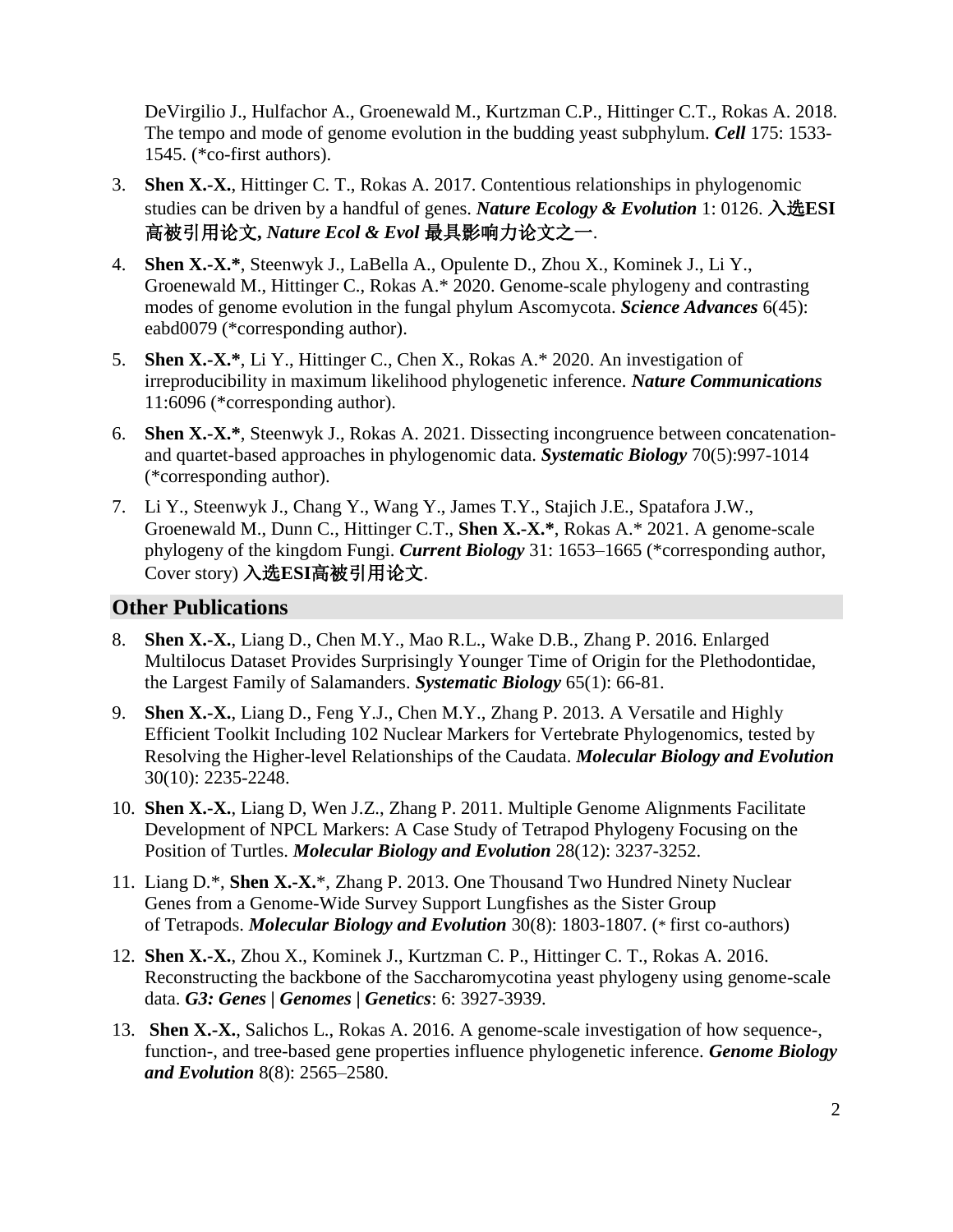- 14. **Shen X.-X.**, Liang D., Zhang P. 2012. The Development of Three Long Universal Nuclear Protein-Coding Locus Markers and Their Application to Osteichthyan Phylogenetics with Nested PCR. *PLoS ONE* 7(6): e39256.62.
- 15. Krassowski, T., J. Kominek, **Shen X.-X.**, D. A. Opulente, X. Zhou, A. Rokas, C. T. Hittinger, Wolfe K.H. 2019. Multiple Reinventions of Mating-type Switching during Budding Yeast Evolution. *Current Biology* 29(15):2555–2562.
- 16. Li Y.#, Davod K.T.#, **Shen X.-X.**, Steenwyk J., Halanych K.M., Rokas A. 2020. Feature Frequency Profile-based phylogenies are inaccurate. *Proc. Natl. Acad. Sci. USA* 117: 31580-31581.
- 17. Steenwyk, J. L., **Shen X.-X.**, A. L. Lind, G. G. Goldman, Rokas A. 2019. A robust phylogenomic timetree for biotechnologically and medically important fungi in the genera Aspergillus and Penicillium. *mBio* 10: e00925-19.
- 18. Steenwyk, J. L., D. A. Opulente, J. Kominek, **Shen X.-X.,** X. Zhou, A. L. Labella, N. P. Bradley, B. F. Eichman, N. Čadež, D. Libkind, J. DeVirgilio, A. B. Hulfachor, Kurtzman C.P., Hittinger C.T., Rokas A. 2019. Extensive loss of cell cycle and DNA repair genes in an ancient lineage of bipolar budding yeasts. *PLoS Biology* 17: e3000255.
- 19. Kominek J.\*, Doering D.T.\*, Opulente D., **Shen X.-X.,** Zhou X., Jeremy D., Hulfachor A.B., Groenewald M., Mcgee M., Karlen S., Kurtzman C.P., Rokas A., Hittinger C.T. 2019. Eukaryotic acquisition of a bacterial operon. *Cell* 176: 1356-1366. (\*co-first authors).
- 20. Krause D.J., Kominek J., Opulente D.A., **Shen X.-X.**, Zhou X., Langdon Q.K., DeVirgilio J., Hulfachor A., Kurtzman C.P., Rokas A., Hittinger C.T. 2018. Functional and evolutionary characterization of a secondary metabolite gene cluster in budding yeasts. *Proc. Natl. Acad. Sci. USA* 115: 11030-11035.
- 21. Krassowski T.\*, Coughlan A.Y.\*, **Shen X.-X.,** Zhou X., Kominek J., Opulente D., Riley R., Grigoriev I. V., Maheshwari N., Shields D.C., Kurtzman C.P., Hittinger C.T., Rokas A., Wolfe K.H. 2018. Evolutionary Instability of CUG-Leu in the Genetic Code of Budding Yeasts. *Nature communications*. 9: 1887. (\*co-first authors).
- 22. Zhou X., **Shen X.-X.,** Hittinger C.T., Rokas A. 2018. Evaluating Fast Maximum Likelihood-Based Phylogenetic Programs Using Empirical Phylogenomic Data Sets. *Molecular Biology and Evolution*. 35(2): 486-503.
- 23. Li Y., **Shen X.-X.**, Evans B., Dunn C.W.\*, Rokas A.\* 2021. Rooting the animal tree of life. *Molecular Biology and Evolution* 38(10):4322-4333 (\*corresponding author).
- 24. Yang Y., Sun P., Lv L., Wang D., Ru D., Li Y., Ma T., Zhang L., **Shen X.-X.**, Meng F., Jiao B., Shan L., Liu M., Wang Q., Qin Z., Xi Z., Wang X., Davis C.C., Liu J. 2020. Prickly waterlily and rigid hornwort genomes shed light on early angiosperm evolution. *Nature Plants* 6(3):215–222.
- 25. Xu S.#, Liu Y.-X.#, Cernava T.#, Wang H., Zhou Y., Xia T., Cao S., Berg G., **Shen X.-X.**, Wen Z., Li C., Qu B., Ruan H., Chai Y., Zhou X., Ma Z., Shi Y., Yu Y.\*, Bai Y.\*, Chen Y.\* 2022. Fusarium fruiting body microbiome member *Pantoea agglomerans* inhibits fungal pathogenesis by targeting lipid rafts. *Nature Microbiology* 7(6): 831-843 (#co-first author, \*corresponding author).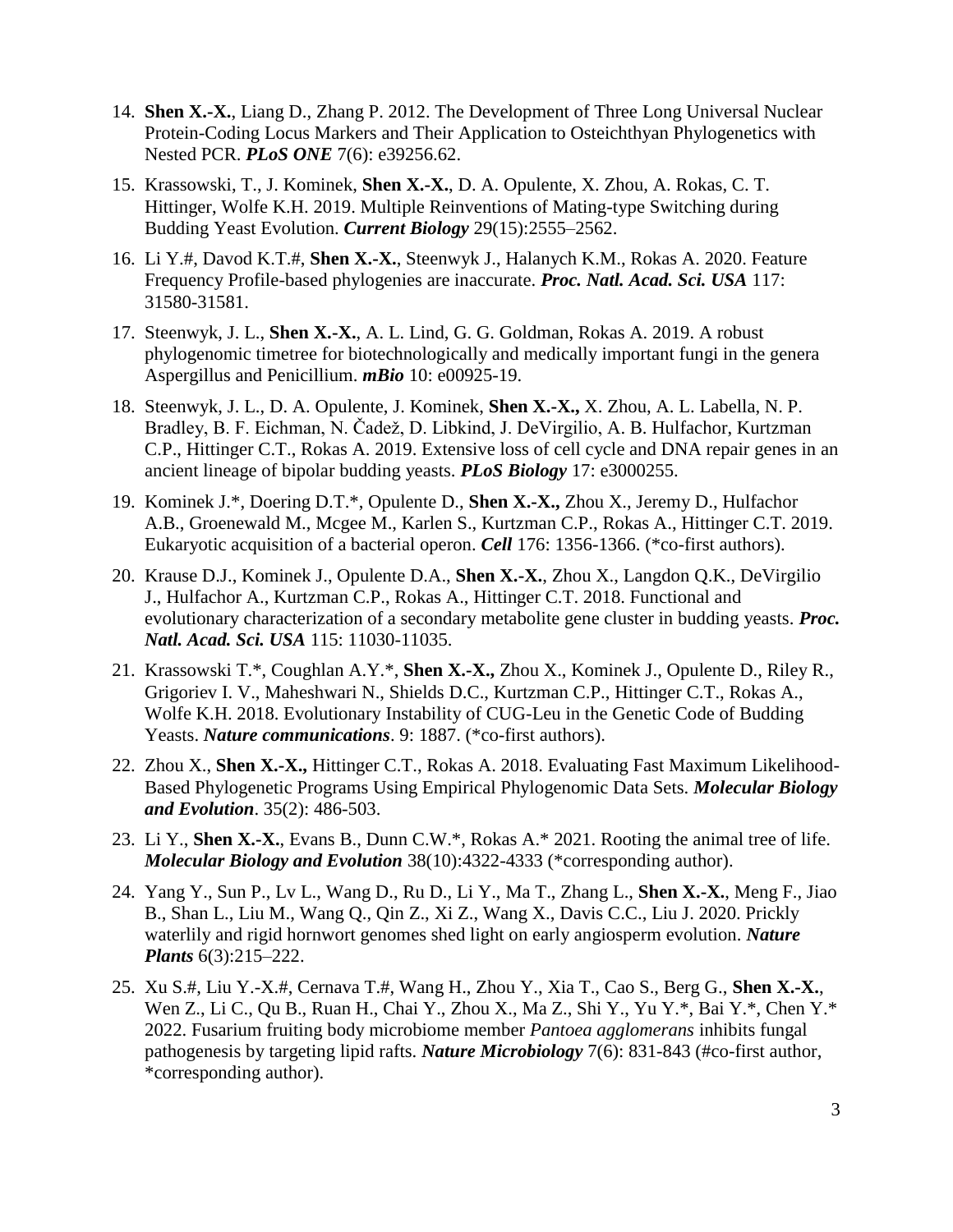- 26. Gonçalves C., Wisecaver J.H., Kominek J., Salema-Oom M., Leandro M.J., **Shen X.-X.,** Opulente D., Zhou X., Peris D., Kurtzman C.P., Hittinger C.T., Rokas A., Gonçalves P. 2018. Evidence for loss and adaptive reacquisition of alcoholic fermentation in an earlyderived fructophilic yeast lineage. *Elife*. 7:e33034.
- 27. Shi R., Mullins E.A., **Shen X.-X.,** Lay K.T., Yuen P.K., David S.S., Rokas A., Eichman B.F. 2018. Selective base excision repair of DNA damage by the non-base-flipping DNA glycosylase AlkC. *EMBO Journal* 37: 63-74.
- 28. Steenwyk J., Buida III T.J., Li Y., **Shen X.-X.**, Rokas A. 2020. ClipKIT: a multiple sequence alignment-trimming algorithm for accurate phylogenomic inference. *PLoS Biology* 18: e3001007.
- 29. Shi R., **Shen X.-X.,** Rokas A., Eichman B.F. 2018. Structural biology of the HEAT-like repeat family of DNA glycosylases. *BioEssays* 40: 1800133.
- 30. Steenwyk J., Buida III T.J., LaBella A.L., Li Y., *Shen X.-X.*, Rokas A. 2021. PhyKIT: a UNIX shell toolkit for processing and analyzing phylogenomic data. *Bioinformatics* 37(16):2325–2331.
- 31. Haase M.A.B.#, Kominek J.#, Opulente D., **Shen X.-X.**, LaBella A., Zhou X., DeVirgilio J., Hulfachor A, Kurtzman C.P., Rokas A.\*, Hittinger C.T.\* 2020. Repeated horizontal gene transfer of GALactose metabolism genes violates Dollo's law of irreversible loss. *Genetics* 217: iyaa012 (#co-first author; \*corresponding author).
- 32. Mead M.#, Borowsky A.#, Joehnk B., Steenwyk J., **Shen X.-X.**, Sil A., Rokas A. 2020. Recurrent loss of abaA, a master regulator of asexual development in filamentous fungi, correlates with changes in genomic and morphological traits. *Genome Biology and Evolution* 12(7):1119–1130 (#co-first author).
- 33. Ely Z.A., Moon J.M., Sliwoski G.R., Sangha A.K., **Shen X.-X.**, Labella A.L., Meiler J., Capra J.A., Rokas A. 2019. The impact of natural selection on the evolution and function of placentally expressed galectins. *Genome Biology and Evolution* 11(9):2574–2592.
- 34. Wang M., Fu H., **Shen X.-X.**, Ruan R., Rokas A., Li H. 2019. Genomic features and evolution of the conditionally dispensable chromosome in the tangerine pathotype of Alternaria and alternata. *Mol. Plant Pathol.* 20(10): 1425–1438.
- 35. Phillips, M. A., Steenwyk J.\*, **Shen X.-X.**, Rokas A.\* 2021. Examination of gene loss in the DNA mismatch repair pathway and its mutational consequences in a fungal phylum. *Genome Biology and Evolution* 13(10):1-12 (\*corresponding author).
- 36. Tice, A. K.#, D. Žihala#, T. Pánek#, R. E. Jones, E. Salomaki, S. Nenarokov, F. Burki, M. Eliáš, L. Eme, A. J. Roger, A. Rokas, *Shen X.-X.*, J. F. H. Strassert, M. Kolísko, M. W. Brown 2021. PhyloFisher: A phylogenomic package for resolving eukaryotic relationships. *PLoS Biology* 19: e3001365 (#co-first author).

#### **Presentations**

- **(Online talk) Shen X.-X**. "Opportunities and challenges in evolutionary genomics". Invited by Institute of Microbiology, Chinese Academy of Sciences, May, 2022.
- **(Online talk) Shen X.-X**. "Opportunities and challenges in evolutionary genomics". Invited by Agricultural University of Hebei, November, 2021.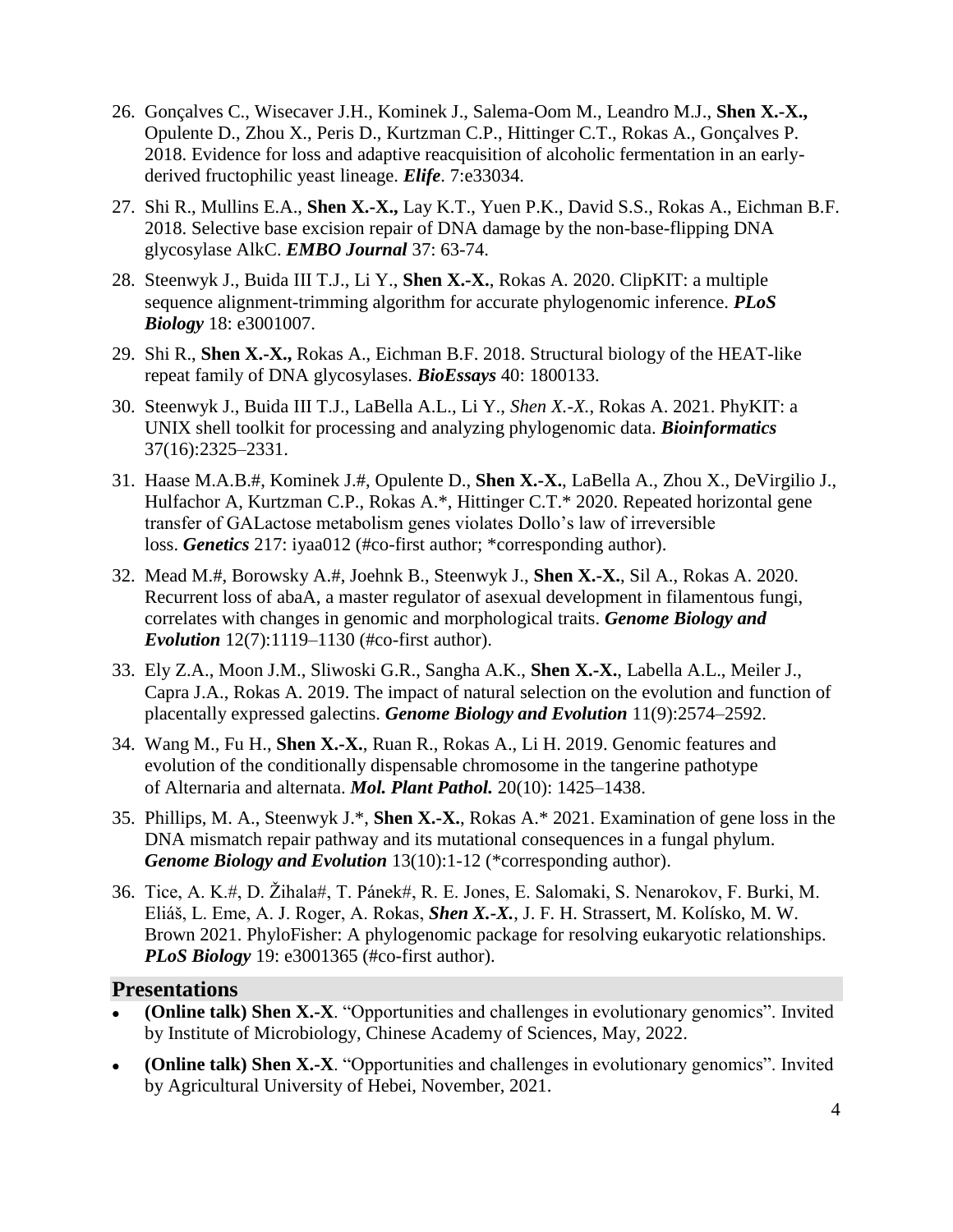- **(Talk) Shen X.-X**. "Challenges in phylogenomic inference". Invited by Lanzhou University, June, 2021.
- **(Talk) Shen X.-X**. "Challenges in phylogenomic inference". Invited by Kunming Institute of Botany, Chinese Academy of Sciences, May, 2021.
- **(Online talk) Shen X.-X**. "Challenges in phylogenomic inference". Invited by the Banfiled lab, University of California, Berkeley, April, 2021.
- **(Talk) Shen X.-X**. "Opportunities and challenges in genomics". Invited by Institute of Zoology, Chinese Academy of Sciences, November, 2020.
- **(**特邀大会报告**) Shen X.-X.**, Hittinger C. T., Rokas A. "Can phylogenomics end incongruence". Evolution 2019, Providence, Rhode Island, USA, June 21-25, 2019.
- **(**特邀报告**) Shen X.-X.** "Yeast evolution: loss is more". Online talk invited by Chinese Genomics Online Meet-up (CGM). USA, May 2019
- **(**大会报告**) Shen X.-X.**, Liang D., Zhao Z.L., Zhang P. 2012. On the root of the salamander tree: evidence from 15 nuclear protein-coding locus markers. 5th Asian Herpetological Conference Proceedings, Chengdu. P48.
- **(**大会报告**) Shen X.-X.**, Zhang P. 2010. The Development of New Nuclear Markers and Their Application to the Phylogenetic Position of Turtles. Chinese Herpetological Conference Proceedings, Guilin. P36

# **Awards and Honors**

- **The Thousand Youth Talents Program,** December 2020
- **Vanderbilt Postdoc of the Year Award, Honorable Mention**, April 2019
- **The Second Prize for Excellent Graduate Students**, State Key Laboratory of Biocontrol, June 2014
- **National Scholarship for Doctoral Graduate Students**, Ministry of Education of the People's Republic of China, November 2013
- **Innovative Talents Foundation**, Sun Yat-sen University, August 2013– June 2014, 20,000 RMB
- **The Second Prize for Academic Excellence**, State Key Laboratory of Biocontrol, June 2013
- **National Scholarship for Doctoral Graduate Students**, Ministry of Education of the People's Republic of China, November 2012
- **The Second Prize for Excellent Graduate Students**, State Key Laboratory of Biocontrol, June 2012
- Most Meritorious Oral Presentation, Scientific Organizing Committee of the 5th Asian Herpetological Conference, June 2012
- **Excellent Graduate Students**, Sun Yat-sen University, November 2011
- **The First Prize for Academic Excellence**, State Key Laboratory of Biocontrol, June 2011